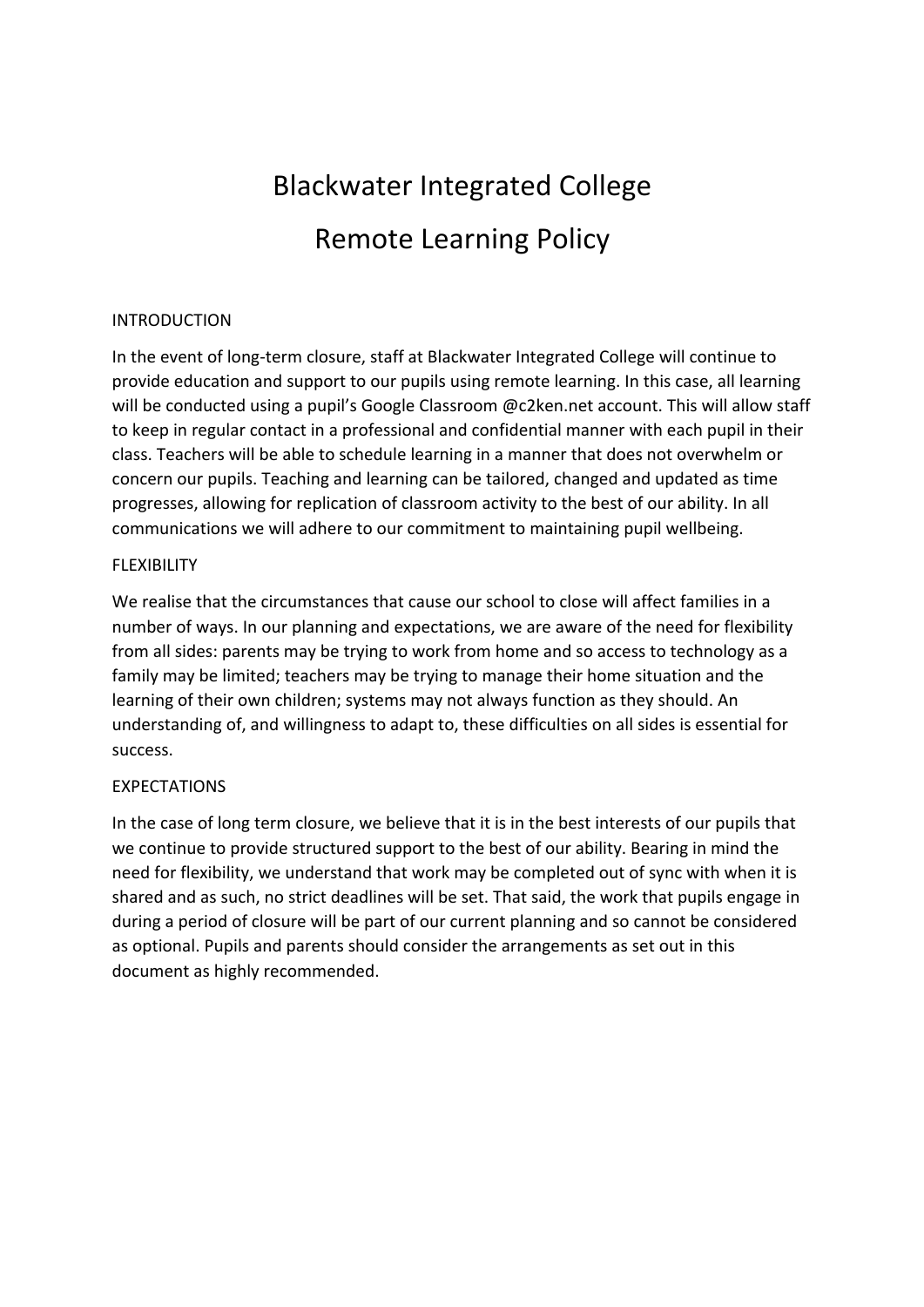# Teaching and Classroom Assistants will work together to:

- Share teaching and activities with their class on an ongoing basis through Google Classroom.
- Continue teaching in line with current, extensive planning that is already in place throughout the school.
- Give credence to the fact that learning remotely will be more difficult, so tasks will be shortened and supported in smaller steps to allow for this.
- Reply to pupils' work-related communication, set work on activities at regular intervals
- Check work related emails daily.
- During normal teaching hours adequately plan, prepare, research resources for home learning.
- Make allowances for asynchronous learning and will not set strict deadlines for completion of activities, understanding that the circumstances leading to our closure will affect families in a number of ways.
- Take regular breaks away from the computer or iPad to engage in other professional duties as much as circumstances allow.
- If unwell themselves, be covered by another staff member for sharing of activities each day.
- Adhere to the school's *E-Safety, ICT Acceptable Use and Digital Safeguarding Policy* & all relevant safeguarding policies.
- Classroom Assistants or Teachers may sometimes contact families by phone call at some stage during long periods of school closure; this will be a professional 'Checkin' phone call to see how pupils are doing.
- **Pupils will:**
- Be assured that wellbeing is at the forefront of our thoughts and they should take regular breaks, get fresh air, exercise and maintain a reasonable balance between online engagement and offline activities.
- Only access the material shared by their teacher and will ask for parental permission to use technology for anything beyond that.
- Read daily, either independently or with an adult.
- Consider using the school closure time to learn a new skill, follow their own interests to discover more about the world around us or be creative.
- Adhere to the school's E-Safety, ICT Acceptable Use and Digital Safeguarding Policy & all relevant safeguarding policies.